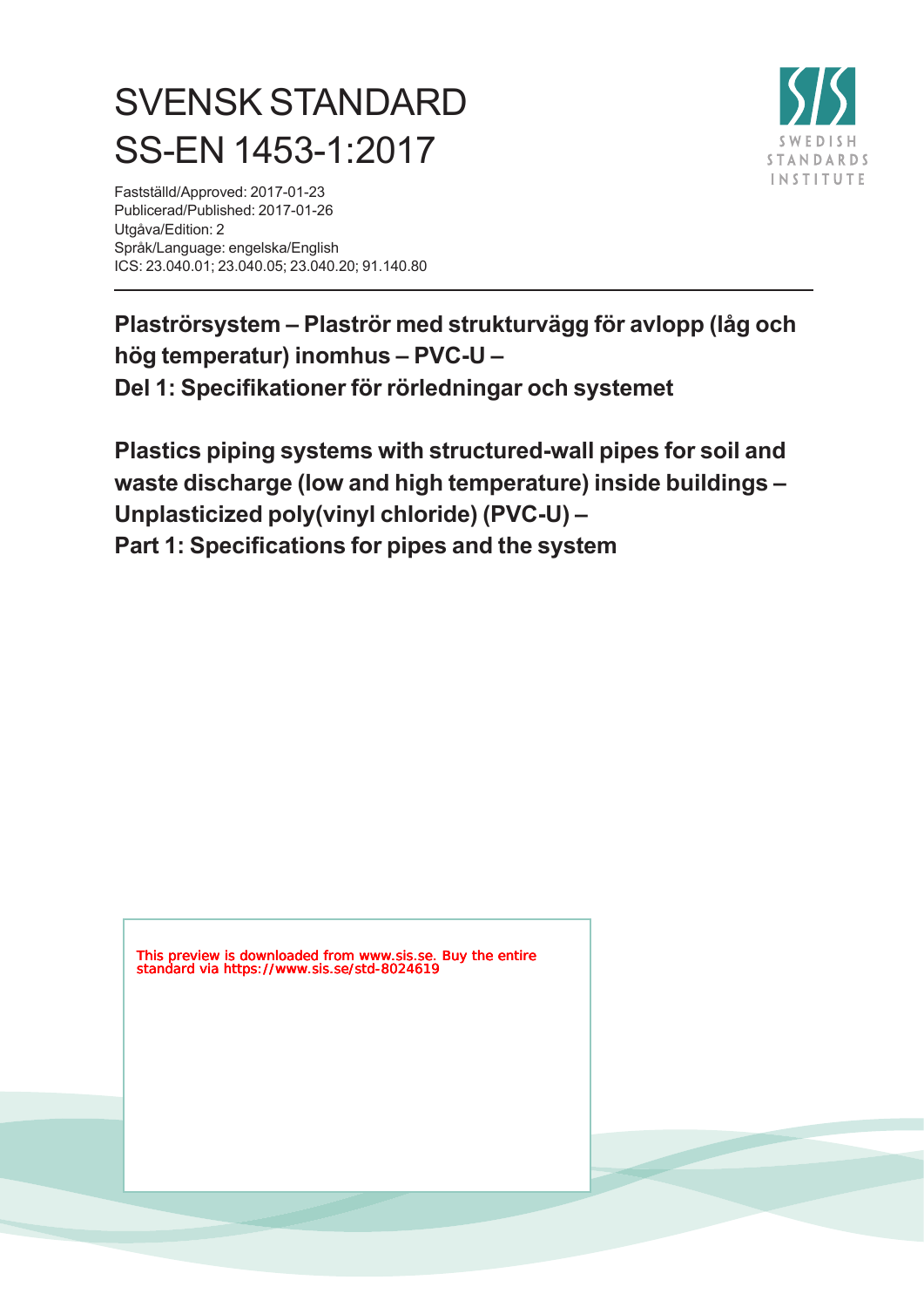# Standarder får världen att fungera

*SIS (Swedish Standards Institute) är en fristående ideell förening med medlemmar från både privat och offentlig sektor. Vi är en del av det europeiska och globala nätverk som utarbetar internationella standarder. Standarder är dokumenterad kunskap utvecklad av framstående aktörer inom industri, näringsliv och samhälle och befrämjar handel över gränser, bidrar till att processer och produkter blir säkrare samt effektiviserar din verksamhet.* 

#### **Delta och påverka**

Som medlem i SIS har du möjlighet att påverka framtida standarder inom ditt område på nationell, europeisk och global nivå. Du får samtidigt tillgång till tidig information om utvecklingen inom din bransch.

### **Ta del av det färdiga arbetet**

Vi erbjuder våra kunder allt som rör standarder och deras tillämpning. Hos oss kan du köpa alla publikationer du behöver – allt från enskilda standarder, tekniska rapporter och standardpaket till handböcker och onlinetjänster. Genom vår webbtjänst e-nav får du tillgång till ett lättnavigerat bibliotek där alla standarder som är aktuella för ditt företag finns tillgängliga. Standarder och handböcker är källor till kunskap. Vi säljer dem.

#### **Utveckla din kompetens och lyckas bättre i ditt arbete**

Hos SIS kan du gå öppna eller företagsinterna utbildningar kring innehåll och tillämpning av standarder. Genom vår närhet till den internationella utvecklingen och ISO får du rätt kunskap i rätt tid, direkt från källan. Med vår kunskap om standarders möjligheter hjälper vi våra kunder att skapa verklig nytta och lönsamhet i sina verksamheter.

**Vill du veta mer om SIS eller hur standarder kan effektivisera din verksamhet är du välkommen in på www.sis.se eller ta kontakt med oss på tel 08-555 523 00.**

# Standards make the world go round

*SIS (Swedish Standards Institute) is an independent non-profit organisation with members from both the private and public sectors. We are part of the European and global network that draws up international standards. Standards consist of documented knowledge developed by prominent actors within the industry, business world and society. They promote cross-border trade, they help to make processes and products safer and they streamline your organisation.*

#### **Take part and have influence**

As a member of SIS you will have the possibility to participate in standardization activities on national, European and global level. The membership in SIS will give you the opportunity to influence future standards and gain access to early stage information about developments within your field.

#### **Get to know the finished work**

We offer our customers everything in connection with standards and their application. You can purchase all the publications you need from us - everything from individual standards, technical reports and standard packages through to manuals and online services. Our web service e-nav gives you access to an easy-to-navigate library where all standards that are relevant to your company are available. Standards and manuals are sources of knowledge. We sell them.

#### **Increase understanding and improve perception**

With SIS you can undergo either shared or in-house training in the content and application of standards. Thanks to our proximity to international development and ISO you receive the right knowledge at the right time, direct from the source. With our knowledge about the potential of standards, we assist our customers in creating tangible benefit and profitability in their organisations.

**If you want to know more about SIS, or how standards can streamline your organisation, please visit www.sis.se or contact us on phone +46 (0)8-555 523 00**



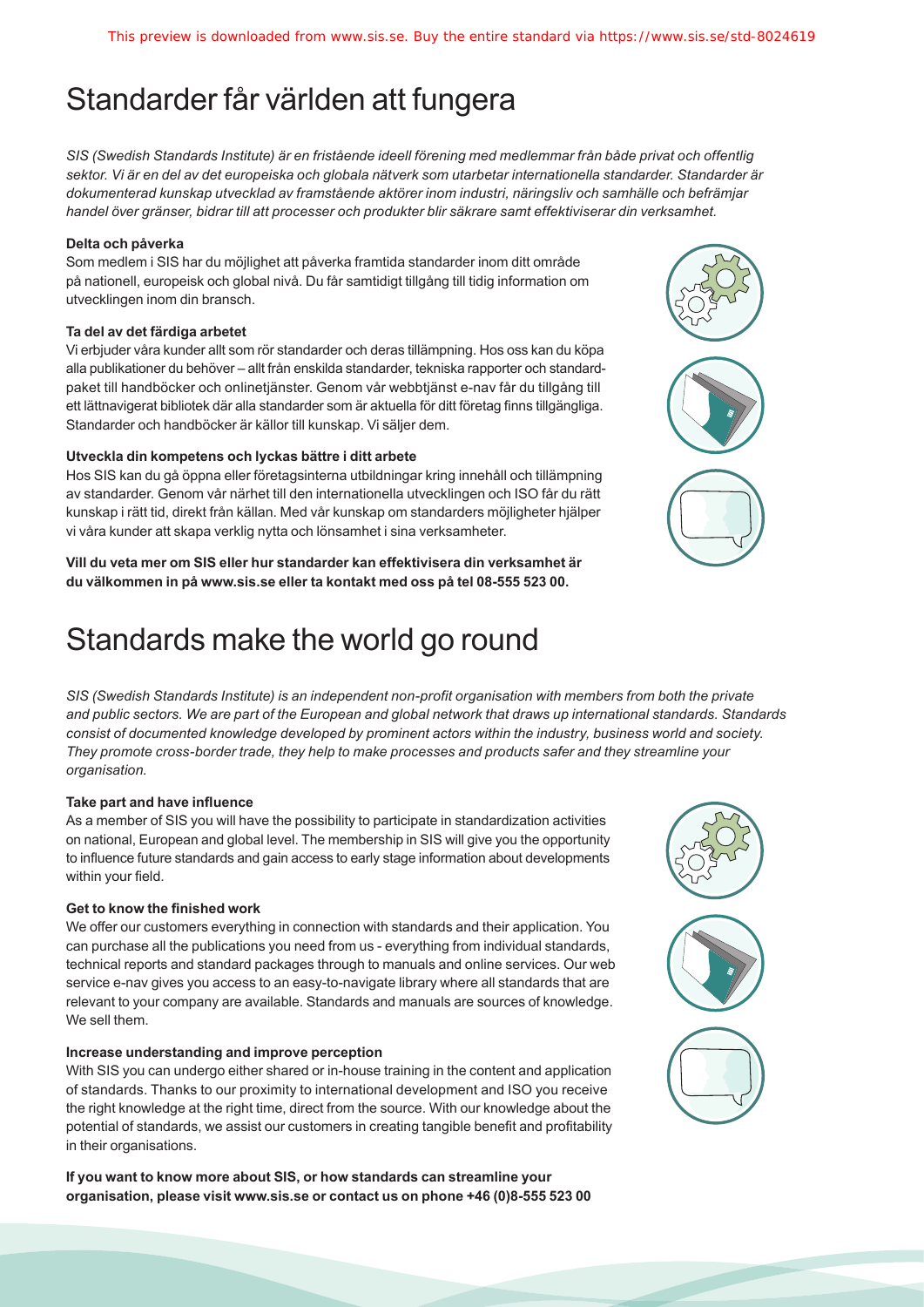Europastandarden EN 1453-1:2017 gäller som svensk standard. Detta dokument innehåller den officiella engelska versionen av EN 1453-1:2017.

Denna standard ersätter SS-EN 1453-1, utgåva 1.

The European Standard EN 1453-1:2017 has the status of a Swedish Standard. This document contains the official English version of EN 1453-1:2017.

This standard supersedes the Swedish Standard SS-EN 1453-1, edition 1.

© Copyright / Upphovsrätten till denna produkt tillhör SIS, Swedish Standards Institute, Stockholm, Sverige. Användningen av denna produkt regleras av slutanvändarlicensen som återfinns i denna produkt, se standardens sista sidor.

© Copyright SIS, Swedish Standards Institute, Stockholm, Sweden. All rights reserved. The use of this product is governed by the end-user licence for this product. You will find the licence in the end of this document.

*Upplysningar om sakinnehållet i standarden lämnas av SIS, Swedish Standards Institute, telefon 08-555 520 00. Standarder kan beställas hos SIS Förlag AB som även lämnar allmänna upplysningar om svensk och utländsk standard.*

*Information about the content of the standard is available from the Swedish Standards Institute (SIS), telephone +46 8 555 520 00. Standards may be ordered from SIS Förlag AB, who can also provide general information about Swedish and foreign standards.*

Denna standard är framtagen av kommittén för Plaströrssystem, SIS / TK 226.

Har du synpunkter på innehållet i den här standarden, vill du delta i ett kommande revideringsarbete eller vara med och ta fram andra standarder inom området? Gå in på www.sis.se - där hittar du mer information.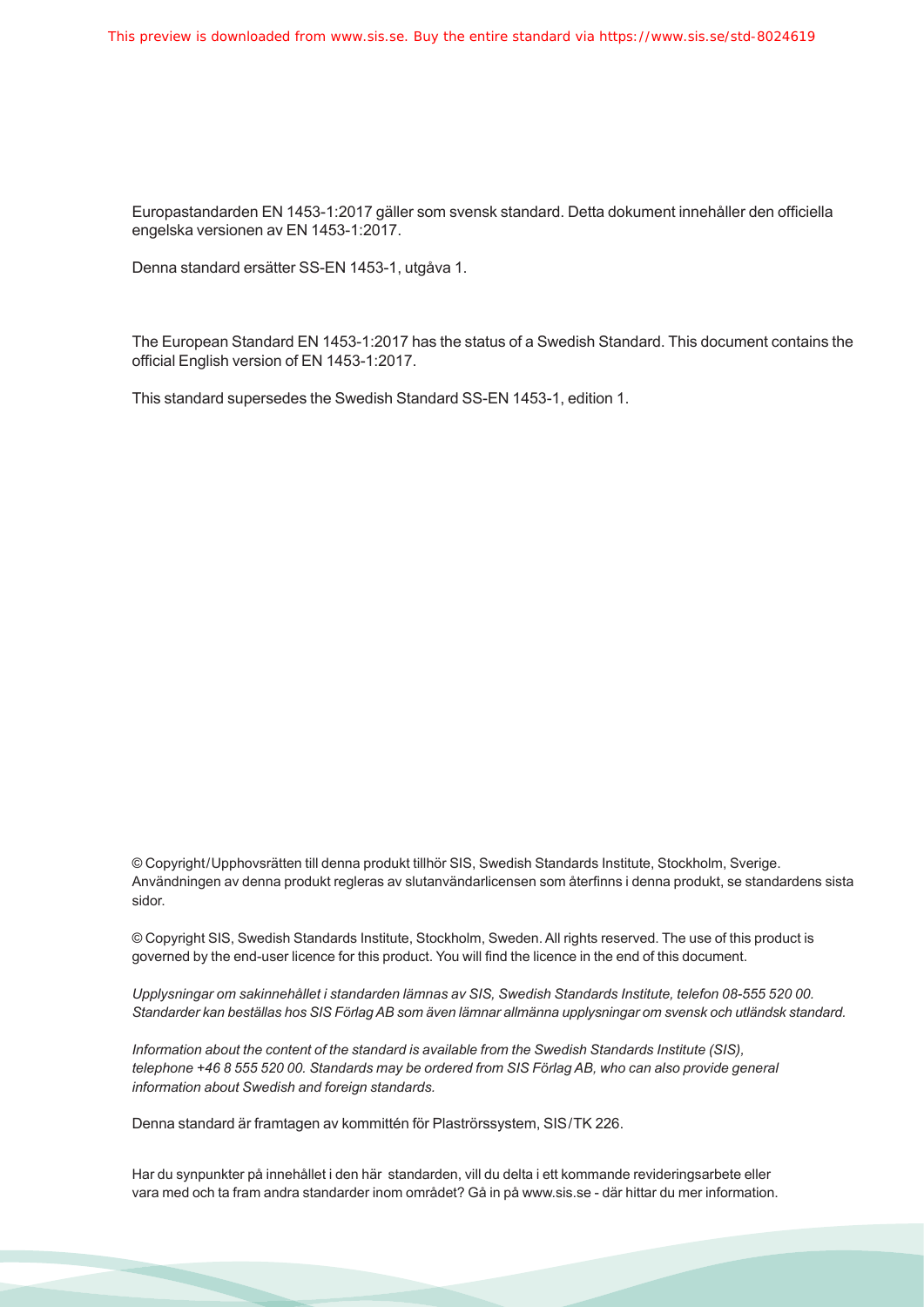This preview is downloaded from www.sis.se. Buy the entire standard via https://www.sis.se/std-8024619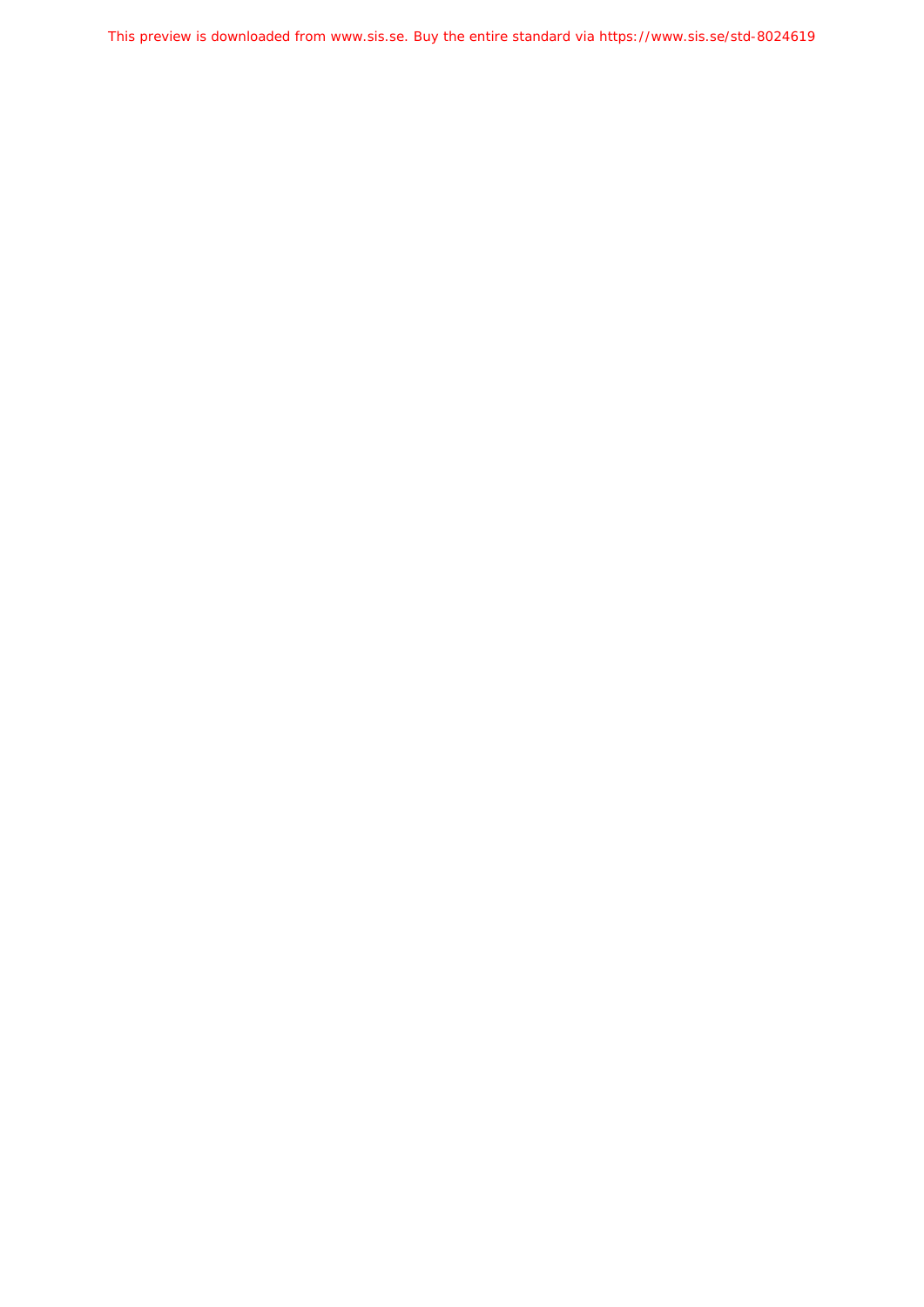# EUROPEAN STANDARD NORME EUROPÉENNE EUROPÄISCHE NORM

# **EN 1453-1**

January 2017

ICS 23.040.01; 23.040.05; 91.140.80 Supersedes EN 1453-1:2000

English Version

# Plastics piping systems with structured-wall pipes for soil and waste discharge (low and high temperature) inside buildings - Unplasticized poly(vinyl chloride) (PVC-U) - Part 1: Specifications for pipes and the system

Systèmes de canalisations en plastique avec des tubes à paroi structurée pour l'évacuation des eaux-vannes et des eaux usées (à basse et à haute température) à l'intérieur des bâtiments - Poly(chlorure de vinyle) non plastifié (PVC-U) - Partie 1 : Spécifications pour tubes et le système

 Kunststoff-Rohrleitungssysteme mit Rohren mit profilierter Wandung zum Ableiten von Abwasser (niedriger und hoher Temperatur) innerhalb von Gebäuden - Weichmacherfreies Polyvinylchlorid (PVC-U) - Teil 1: Anforderungen an Rohre und das Rohrleitungssystem

This European Standard was approved by CEN on 29 October 2016.

CEN members are bound to comply with the CEN/CENELEC Internal Regulations which stipulate the conditions for giving this European Standard the status of a national standard without any alteration. Up-to-date lists and bibliographical references concerning such national standards may be obtained on application to the CEN-CENELEC Management Centre or to any CEN member.

This European Standard exists in three official versions (English, French, German). A version in any other language made by translation under the responsibility of a CEN member into its own language and notified to the CEN-CENELEC Management Centre has the same status as the official versions.

CEN members are the national standards bodies of Austria, Belgium, Bulgaria, Croatia, Cyprus, Czech Republic, Denmark, Estonia, Finland, Former Yugoslav Republic of Macedonia, France, Germany, Greece, Hungary, Iceland, Ireland, Italy, Latvia, Lithuania, Luxembourg, Malta, Netherlands, Norway, Poland, Portugal, Romania, Serbia, Slovakia, Slovenia, Spain, Sweden, Switzerland, Turkey and United Kingdom.



EUROPEAN COMMITTEE FOR STANDARDIZATION COMITÉ EUROPÉEN DE NORMALISATION EUROPÄISCHES KOMITEE FÜR NORMUNG

**CEN-CENELEC Management Centre: Avenue Marnix 17, B-1000 Brussels** 

© 2017 CEN All rights of exploitation in any form and by any means reserved worldwide for CEN national Members.

Ref. No. EN 1453-1:2017 E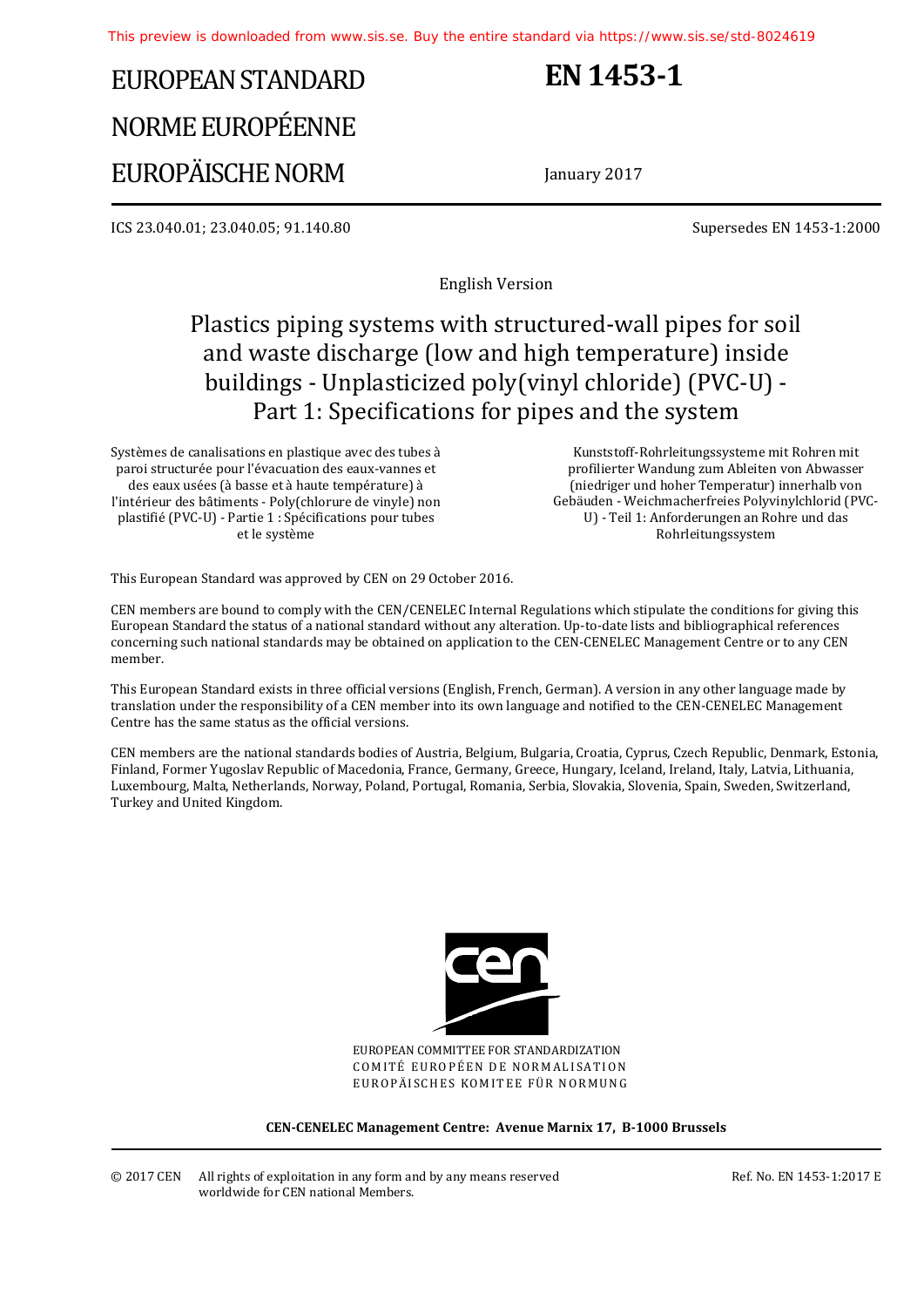# **Contents**

| 1                                            |                                                                                       |  |
|----------------------------------------------|---------------------------------------------------------------------------------------|--|
| $\mathbf{2}$                                 |                                                                                       |  |
| 3<br>3.1<br>3.2<br>3.3                       |                                                                                       |  |
| $\overline{\mathbf{4}}$<br>4.1<br>4.2<br>4.3 |                                                                                       |  |
| $5^{\circ}$<br>5.1<br>5.2                    |                                                                                       |  |
| 6<br>6.1<br>6.2<br>6.3                       |                                                                                       |  |
| 7<br>7.1<br>7.2                              |                                                                                       |  |
| 8                                            |                                                                                       |  |
| 9                                            |                                                                                       |  |
| 10                                           |                                                                                       |  |
| 11                                           |                                                                                       |  |
| 12<br>12.1<br>12.2<br>12.3                   |                                                                                       |  |
|                                              |                                                                                       |  |
| A.1                                          |                                                                                       |  |
| A.2                                          |                                                                                       |  |
|                                              |                                                                                       |  |
| B.1                                          |                                                                                       |  |
| B.2                                          | External reprocessed and recycled materials with agreed specification 25              |  |
| B.3                                          | External reprocessed and recycled material not covered by an agreed specification  28 |  |
|                                              |                                                                                       |  |
|                                              |                                                                                       |  |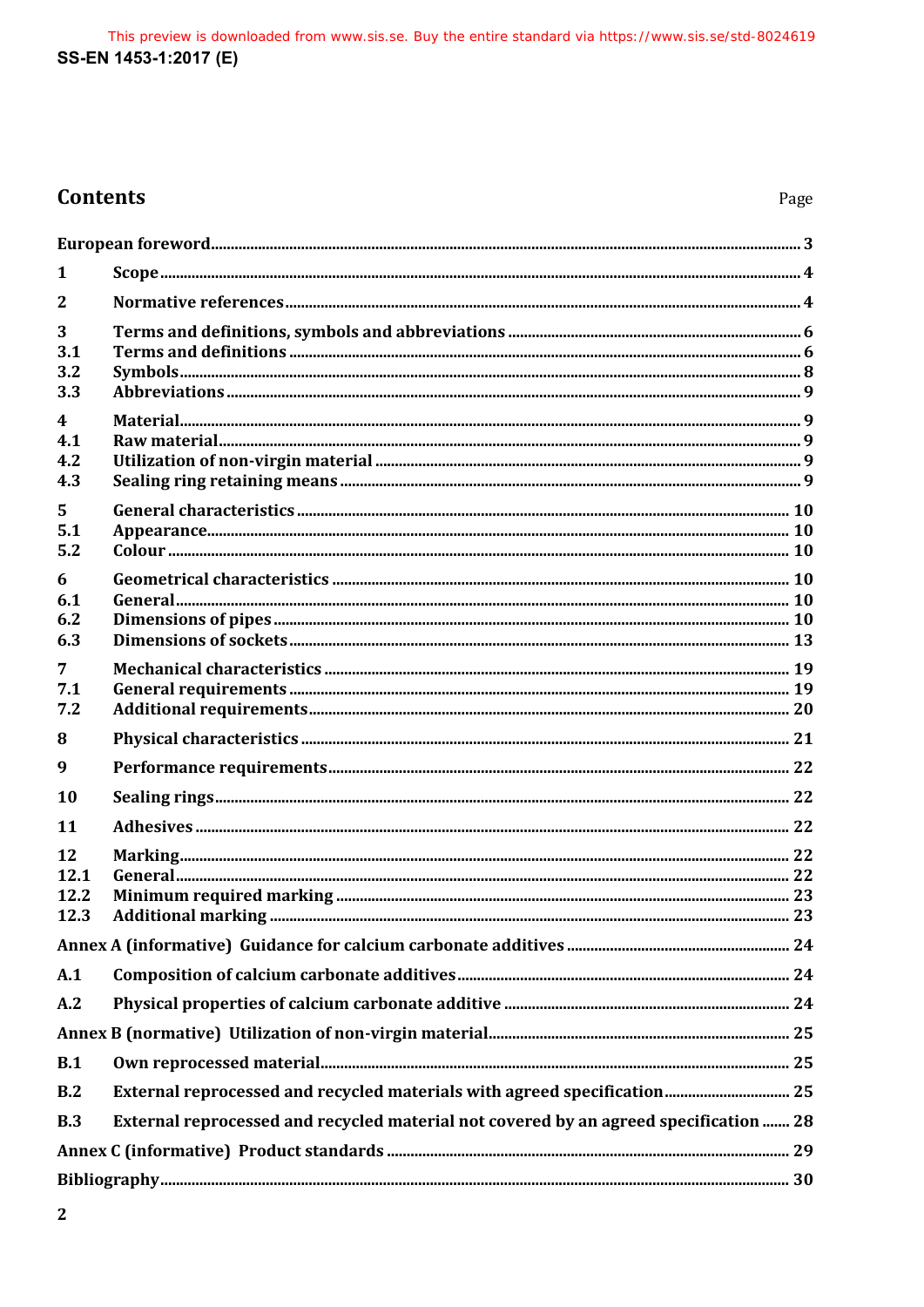# <span id="page-6-0"></span>**European foreword**

This document (EN 1453-1:2017) has been prepared by Technical Committee CEN/TC 155 "Plastics piping systems and ducting systems", the secretariat of which is held by NEN.

This document supersedes EN 1453-1:2000.

This European Standard shall be given the status of a national standard, either by publication of an identical text or by endorsement, at the latest by July 2017, and conflicting national standards shall be withdrawn at the latest by July 2017.

Attention is drawn to the possibility that some of the elements of this document may be the subject of patent rights. CEN shall not be held responsible for identifying any or all such patent rights.

This standard is a part of a System Standard for plastics piping systems of a particular material for a specified application. There are a number of such System Standards.

System Standards are based on the results of the work undertaken in ISO/TC 138 "Plastics pipes, fittings and valves for the transport of fluids", which is a Technical Committee of the International Organization for Standardization (ISO).

They are supported by separate standards on test methods to which references are made throughout the System Standard.

The System Standards are consistent with general standards on functional requirements and on recommended practice for installation.

EN 1453 consists of the following parts, under the general title *Plastics piping systems with structuredwall pipes for soil and wa[st](#page-6-1)e discharge (low and high temperature) inside building — Unplasticized poly(vinyl chloride) (PVC-U)* 1) :

- *Part 1: Requirements for pipes and the system* (the present standard)
- *Part 2: Guidance for the assessment of conformity* (under preparation)

According to the CEN-CENELEC Internal Regulations, the national standards organisations of the following countries are bound to implement this European Standard: Austria, Belgium, Bulgaria, Croatia, Cyprus, Czech Republic, Denmark, Estonia, Finland, Former Yugoslav Republic of Macedonia, France, Germany, Greece, Hungary, Iceland, Ireland, Italy, Latvia, Lithuania, Luxembourg, Malta, Netherlands, Norway, Poland, Portugal, Romania, Serbia, Slovakia, Slovenia, Spain, Sweden, Switzerland, Turkey and the United Kingdom.

<span id="page-6-1"></span>I 1) EN 1453 does not cover a recommended practice for installation. A recommended practice for installation is covered by the following European Technical Report: CEN/TR 13801, *Plastics piping systems for soil and waste discharge (low and high temperature) within the building structure — Thermoplastics — Recommended practice for installation*.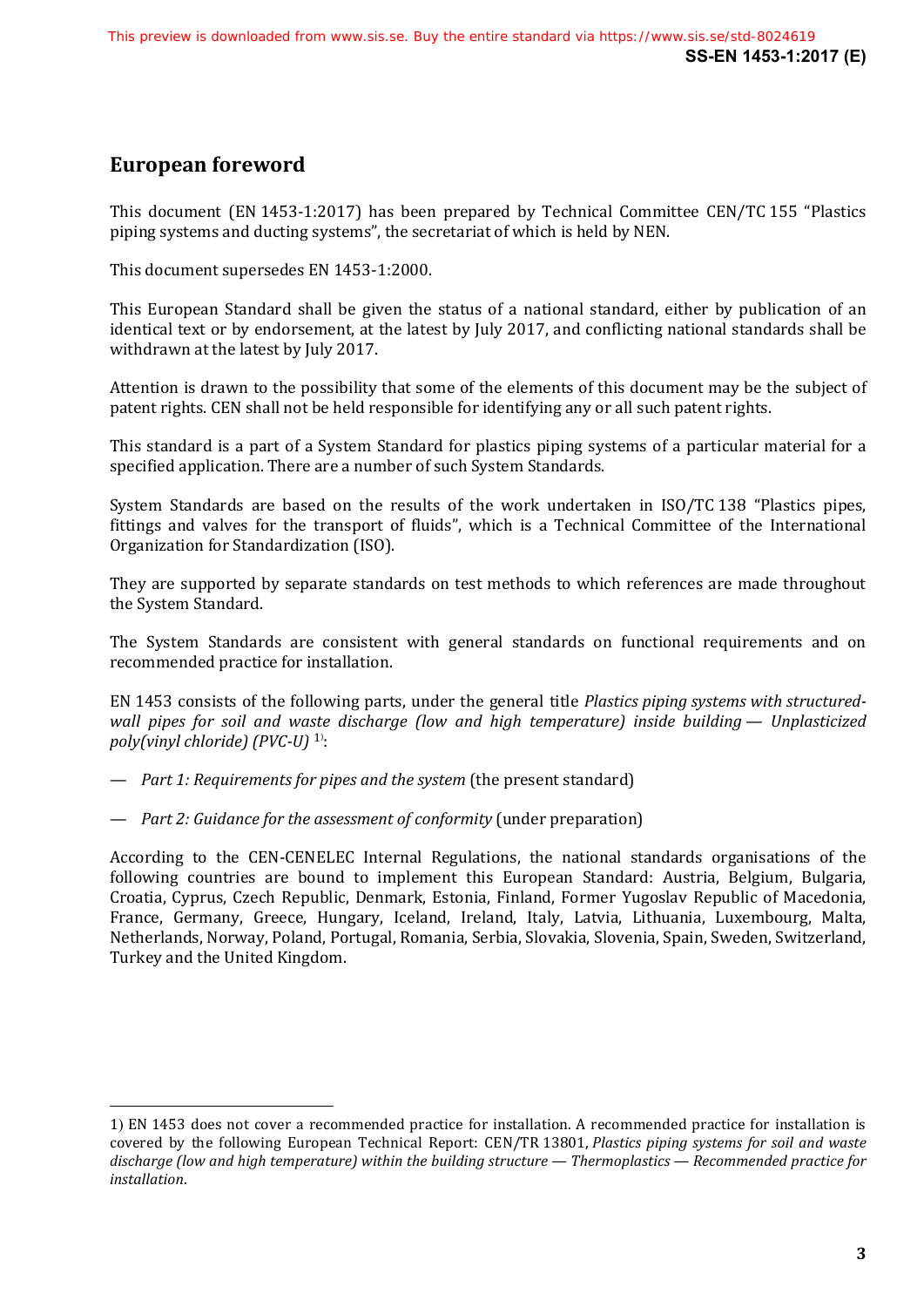### <span id="page-7-0"></span>**1 Scope**

This part of EN 1453 specifies the requirements for structured-wall unplasticized poly(vinyl chloride) (PVC-U) pipes and the system intended to be used for soil and waste discharge applications (low and high temperature) inside buildings (application area code "B")

NOTE 1 The intended use is reflected in the marking of products by "B".

This part of EN 1453 is also applicable to structured-wall unplasticized poly(vinyl chloride) (PVC-U) pipes, and the system intended for the following purposes:

- ventilating part of the pipework in association with discharge applications;
- rainwater pipework inside building.

It also specifies the test parameters for the test methods referred to in this standard.

NOTE 2 Single layer foamed PVC-U pipes and spirally-formed PVC-U pipes are not covered by this standard.

This standard covers a range of nominal sizes and gives recommendations concerning colours.

NOTE 3 It is the responsibility of the purchaser or specifier to make the appropriate selections from these aspects, taking into account their particular requirements and any relevant national regulations and installation practices or codes.

For external above ground application additional requirements depending on the climatic conditions should be agreed between the manufacturer and the user.

NOTE 4 Pipes conforming to this standard are normally associated with fittings conforming to EN 1329–1 [1]. Pipes, fittings and components conforming to any of the product standards listed in Annex C can also be used with pipes conforming to this standard, provided they conform to the requirements for joint dimensions given in Clause 6 and to the requirements in Table 11.

NOTE 5 Joints and adhesives are considered to be part of the system as covered in the scope.

NOTE 6 Products conforming to this standard may be submitted to national requirements on fire regulation.

### <span id="page-7-1"></span>**2 Normative references**

The following documents, in whole or in part, are normatively referenced in this document and are indispensable for its application. For dated references, only the edition cited applies. For undated references, the latest edition of the referenced document (including any amendments) applies.

EN 681-1, *Elastomeric seals - Materials requirements for pipe joint seals used in water and drainage applications - Part 1: Vulcanized rubber*

EN 681-2, *Elastomeric Seals - Materials requirements for pipe joint seals used in water and drainage applications - Part 2: Thermoplastic elastomers*

EN 1905, *Plastics piping systems - Unplasticized poly(vinyl chloride) (PVC-U) pipes, fittings and material - Method for assessment of the PVC content based on total chlorine content*

EN 10204:2004, *Metallic products - Types of inspection documents*

EN 14680, *Adhesives for non-pressure thermoplastics piping systems - Specifications*

EN 15346:2014, *Plastics - Recycled plastics - Characterization of poly(vinyl chloride) (PVC) recyclates*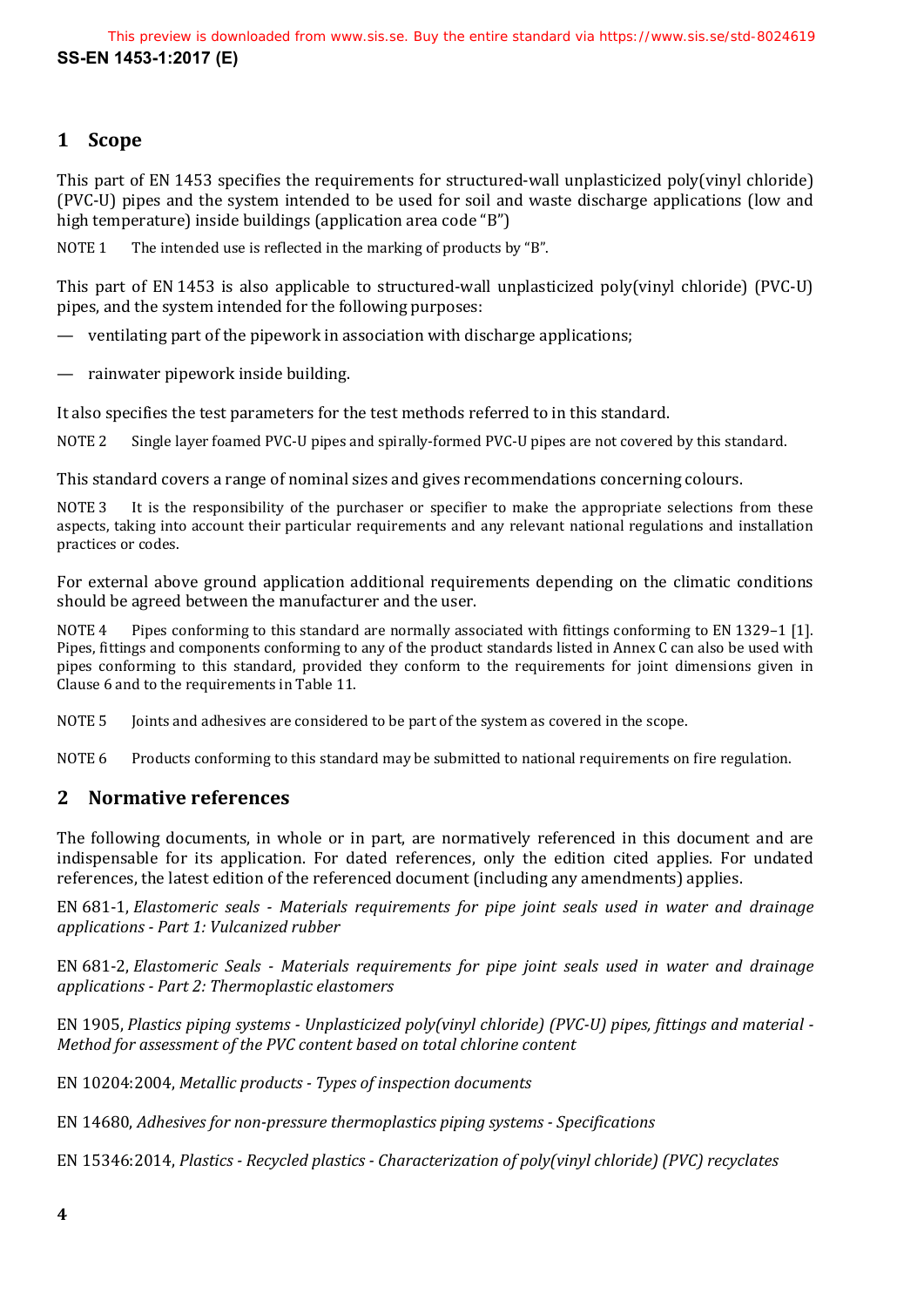EN ISO 306, *Plastics - Thermoplastic materials - Determination of Vicat softening temperature (VST) (ISO 306:2013)*

EN ISO 472, *Plastics - Vocabulary (ISO 472)*

EN ISO 1043-1, *Plastics - Symbols and abbreviated terms - Part 1: Basic polymers and their special characteristics (ISO 1043-1)*

EN ISO 1183-1, *Plastics - Methods for determining the density of non-cellular plastics - Part 1: Immersion method, liquid pyknometer method and titration method (ISO 1183-1)*

EN ISO 2505, *Thermoplastics pipes - Longitudinal reversion - Test method and parameters (ISO 2505)*

EN ISO 3126, *Plastics piping systems - Plastics components - Determination of dimensions (ISO 3126)*

EN ISO 3451-5, *Plastics - Determination of ash - Part 5: Poly(vinyl chloride) (ISO 3451-5)*

EN ISO 6259-1, *Thermoplastics pipes - Determination of tensile properties - Part 1: General test method (ISO 6259-1)*

EN ISO 13229, *Thermoplastics piping systems for non-pressure applications - Unplasticized poly(vinyl chloride) (PVC-U) pipes and fittings - Determination of the viscosity number and K-value (ISO 13229)*

ISO 2507-1, *Thermoplastics pipes and fittings — Vicat softening temperature — Part 1: General test method*

ISO 3127, *Thermoplastics pipes — Determination of resistance to external blows — Round-the-clock method*

ISO 6259-2, *Thermoplastics pipes — Determination of tensile properties — Part 2: Pipes made of unplasticized poly(vinyl chloride) (PVC-U), chlorinated poly (vinyl chloride) (PVC-C) and high-impact poly (vinyl chloride) (PVC-HI)*

ISO 9852, *Unplasticized poly(vinyl chloride) (PVC-U) pipes — Dichloromethane resistance at specified temperature (DCMT) — Test method*

ISO 11173:1994, *Thermoplastics pipes — Determination of resistance to external blows — Staircase method*

ISO 13254, *Thermoplastics piping systems for non-pressure applications — Test method for watertightness*

ISO 13255, *Thermoplastics piping systems for soil and waste discharge inside buildings — Test method for airtightness of joints*

ISO 13257:2010, *Thermoplastics piping systems for non-pressure applications — Test method for resistance to elevated temperature cycling*

ISO 18373-1, *Rigid PVC pipes — Differential scanning calorimetry (DSC) method — Part 1: Measurement of the processing temperature*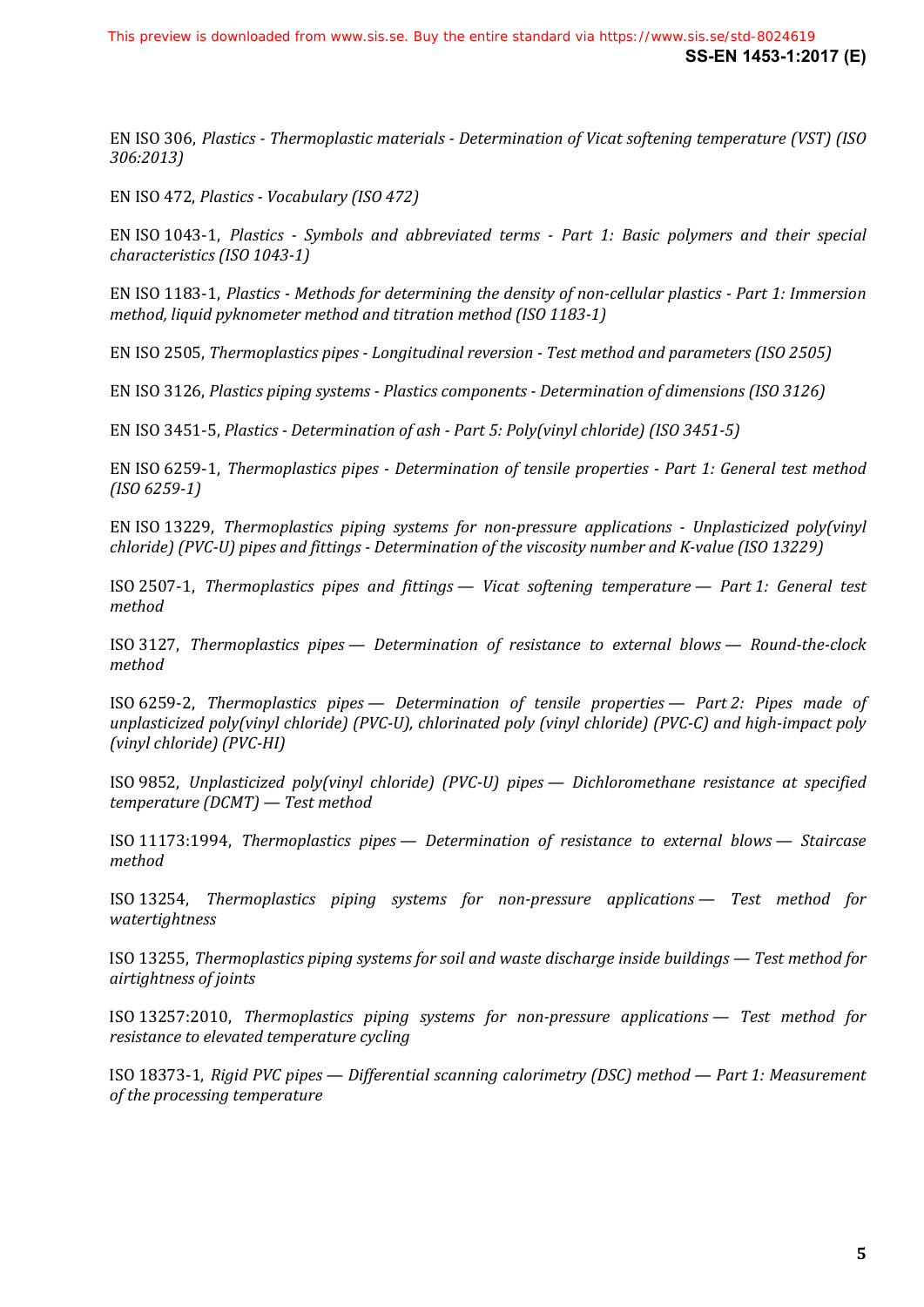## <span id="page-9-0"></span>**3 Terms and definitions, symbols and abbreviations**

### <span id="page-9-1"></span>**3.1 Terms and definitions**

For the purposes of this document, the terms and definitions given in EN ISO 472 and EN ISO 1043-1 and the following apply.

### **3.1.1**

### **application area code**

code used in the marking of pipes and fittings to indicate the application area(s) for which they are intended, as follows:

B: application area code for components intended for use above ground inside the building

Note 1 to entry: Other application area codes D, BD, U and UD not covered by this standard are defined elsewhere, e.g. in EN 1329–1 [1] and EN 1401–1 [2].

### **3.1.2**

### **structured-wall pipe**

pipe with smooth internal and smooth external surfaces, with two solid PVC layers, or in which the inner and outer solid PVC layers are connected by foamed or non-foamed PVC intermediate layers

Note 1 to entry: Pipe in which the inner and outer solid PVC layers are connected by foamed PVC intermediate layers is also called foam core pipe.

### **3.1.3**

**solid layer**

layer made of non-foamed PVC

### **3.1.4**

### **foamed PVC**

poly(vinyl chloride) which contains numerous small gas cells distributed throughout the mass

Note 1 to entry: Foam layers have a density less than  $1.37$  g/cm<sup>3</sup> when measured according to EN ISO 1183-1.

### **3.1.5 nominal size**

### **DN**

numerical designation of the size of a component, other than a component designated by thread size, which is approximately equal to the manufacturing dimension, in millimetres

#### **3.1.6 nominal size**

# **DN/OD**

nominal size, related to the outside diameter

### **3.1.7**

### **nominal outside diameter**

### *d***n**

specified outside diameter, in millimetres, assigned to a nominal size DN/OD